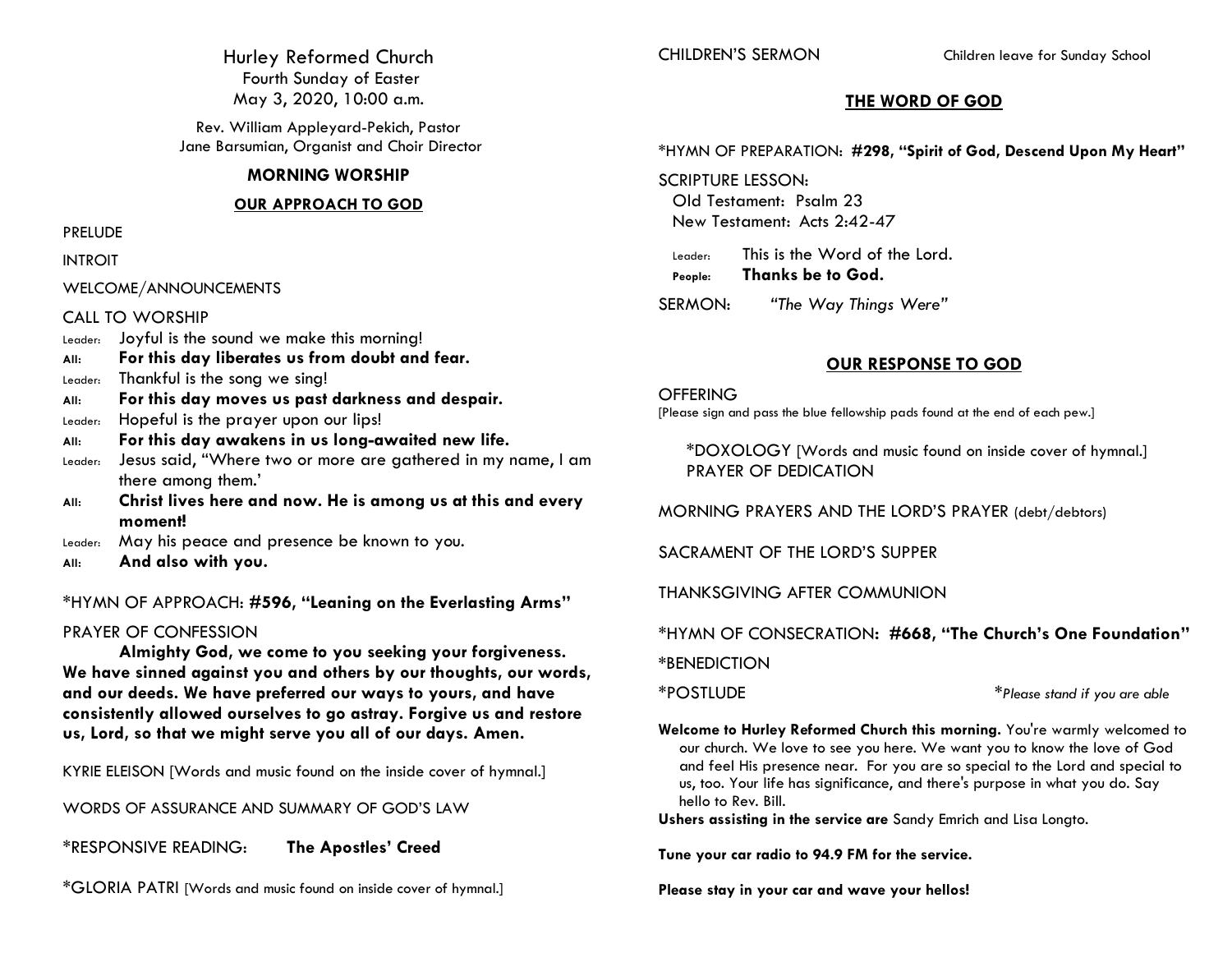#### **Reach out to those who need your support in their day to day needs:**

Gene Groelle is in the hospital; Jim and Sheila Craven are home; Jerry Wyncoop is home; Alice Presti is at Thompson House; Bev Roosa is at the Terraces at Brookmeade; MaryLou Vogt is in Hudson Valley Senior Residence; Shirley Ruth is in Mountain Valley Manor; Friedel Borst, and Fred Horvers at TenBroeck; Lori Pinkham in Wingate at Ulster; Anthony DiPietro (son of MaryAnn DiPietro), Marie Dressel; Philip Greer.

**Bulletin Announcements on line:** Check out the announcements from this week's bulletin on the church's website! Go to the church's website. HurleyReformedChurch.org. Click on calendars under website navigation (on left side of page). They are listed in reverse date order (most recent first). **Audio recordings** of the weekly sermon are available on our website, HurleyReformedChurch.org and on CDs which are on the table in the narthex

#### **Hurley Reformed Church** 11 Main Street, PO Box 328, Hurley NY 12443

845-331-4121 www.HurleyReformedChurch.org

**Staff**

**Consistory 2020**

Rev. William Appleyard-Pekich Dorothy Draper, Church Secretary pastor@HurleyReformedChurch.org admin@HurleyReformedChurch.org

Organist/Choir Director – Jane Barsumian, M.Ed. Treasurer – Arlene Cotich

Douglas Constant, *Senior Elder*, *Classis Delegate* Linda Clarke-Dido, *Worship* Glenn Decker, *Finance* Christopher Decker, *Information Technology* Sandra Emrich, *Program & Activities* Roberta Falatyn, *Women's Ministries* Sandra Gregory, *Columbarium Liaison* **Russell Glass** Russell Glass Kathleen Jansen, *Missions* David Kent, *Youth Ministries*

#### **Elders Deacons**

James Pirro, *Property & Maintenance* Lisa Longto, *Clerk*

Rev. Charles E. Stickley, *Pastor Emeritus*

**Stickley Gardens Columbarium . . .** A sacred place of beauty and contemplation. (*Located on the south lawn of the church.)* 

The lone candle on the chancel is our Peace Candle. It represents this church's support for the men and women in military service, and our prayer that one day we will live in a world where their sacrifice is no longer needed.



Hurley Reformed Church Hurley, New York

# The Rev. William Appleyard-Pekich Minister of Word and Sacrament

### *Welcome*

*May the doors of this church be wide enough to receive all who need human love and fellowship, and a Father's care; and narrow enough to shut out all envy and hate.*

*Enter to Worship Depart to Serve*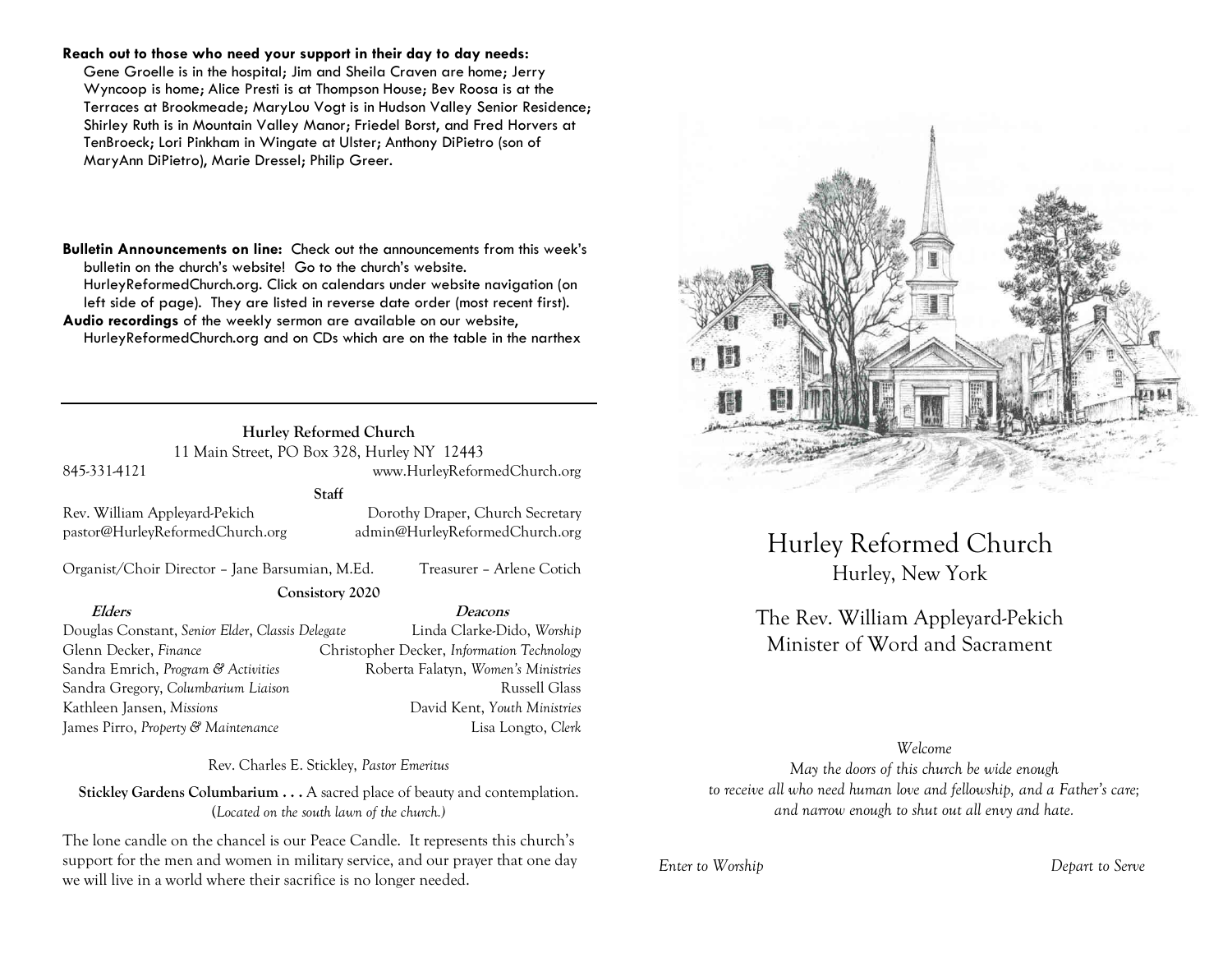## THANKSGIVING AFTER COMMUNION

Leader: Brothers and sisters, since the Lord has now fed us at his Table, let us praise God's holy name with heartfelt thanksgiving! Bless the Lord, O my soul,

People: and all that is within me, bless his holy name.

Leader: Bless the Lord, O my soul,

People: and do not forget all his benefits-

Leader: who forgives all your iniquity,

People: who heals all your diseases,

Leader who redeems your life from the Pit,

People: who crowns you with steadfast love and mercy.

Leader: The Lord is merciful and gracious,

People: slow to anger and abounding in steadfast love.

Leader: He does not deal with us according to our sins,

People: nor repay us according to our iniquities.

Leader: For as the heavens are high above the earth,

People: so great is his steadfast love toward those who fear him;

Leader: as far as the east is from the west,

People: so far does he remove our transgressions from us.

Leader: As a father has compassion for his children,

People: so the Lord has compassion for those who fear him,

Leader: who did not spare his own Son, but gave him up for us all, and will also give us all things with him.

People: Therefore shall my mouth and heart show forth the praise of the Lord, from this time forth forevermore. Amen.

From Psalm 103, with additions

## The Apostles' Creed

I believe in God, the Father almighty, maker of heaven and earth;

And in Jesus Christ, his only Son, our Lord: who was conceived by the Holy Ghost, born of the Virgin Mary, suffered under Pontius Pilate, was crucified, dead, and buried. He descended into hell. The third day he rose again from the dead. He ascended into heaven. and sitteth on the right hand of God the Father almighty. From thence he shall come to judge the quick and the dead.

I believe in the Holy Ghost, the holy catholic Church\*, the communion of saints. the forgiveness of sins, the resurrection of the body, and the life everlasting. Amen.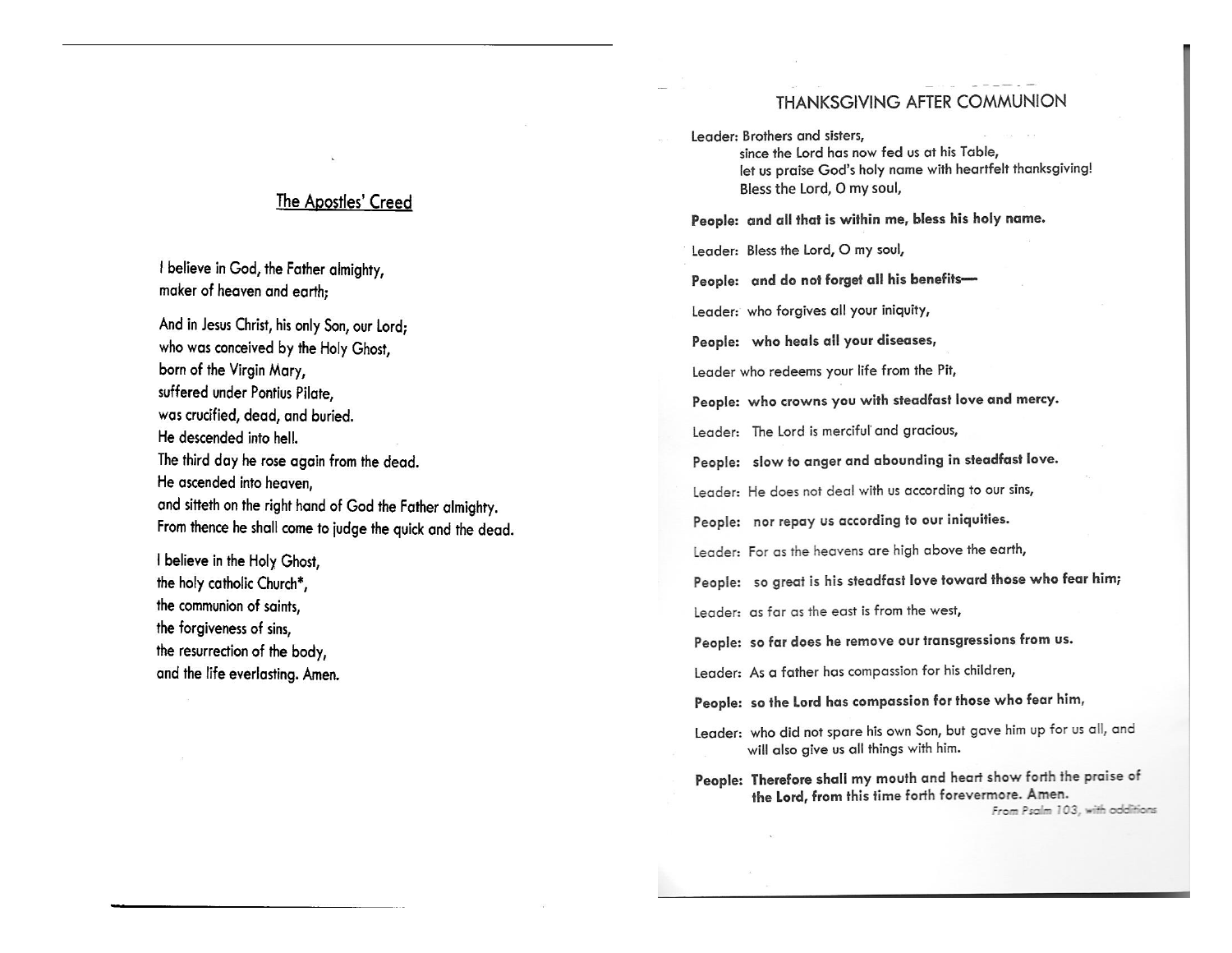## **#596, Leaning on the Everlasting Arms**

- 1. What a fellowship, what a joy divine, Leaning on the everlasting arms! What a blessedness, what a peace is mine, Leaning on the everlasting arms!
- Refrain:

Leaning, leaning, Safe and secure from all alarms; Leaning, leaning, Leaning on the everlasting arms.

- 2. Oh, how sweet to walk in this pilgrim way, Leaning on the everlasting arms! Oh, how bright the path grows from day to day, Leaning on the everlasting arms! Refrain
- 3. What have I to dread, what have I to fear, Leaning on the everlasting arms? I have blessed peace with my Lord so near, Leaning on the everlasting arms! Refrain

## **#298, Spirit of God Descend upon my Heart**

- 1. Spirit of God, descend upon my heart. Wean it from earth; through all its pulses move. Stoop to my weakness, mighty as Thou art, And make me love Thee as I ought to love.
- 2. Hast Thou not bid us love Thee, God and King? All, all Thine own, soul, heart and strength and mind! I see Thy cross – there teach my heart to cling. Oh, let me seek Thee, and, oh, let me find!
- 3. Teach me to feel that Thou art always nigh. Teach me the struggles of the soul to bear, To check the rising doubt, the rebel sigh; Teach me the patience of unanswered prayer.
- 4. Teach me to love Thee as Thine angels love, One holy passion filling all my frame; The baptism of the heav'n-descended Dove – My heart an altar, and Thy love the flame.